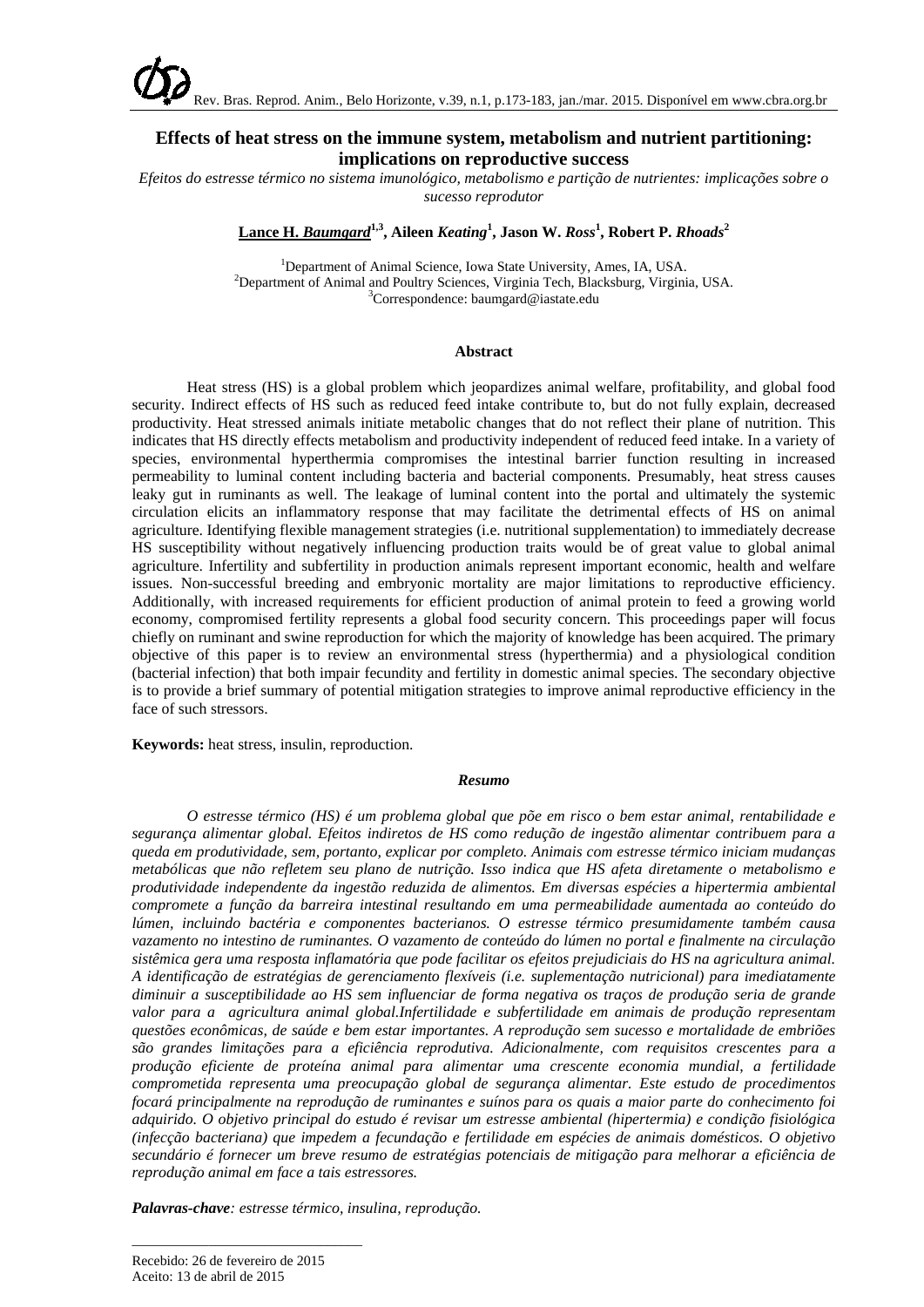### **Overview of heat stress**

#### *Economic impact*

Heat stress negatively impacts a variety of dairy production parameters including milk yield, milk quality and composition, rumen health, growth and reproduction, and is a significant financial burden (~\$900 million/year for dairy, and >\$500 million/year in beef and swine in the U.S. alone; St. Pierre et al., 2003; Pollman, 2010). When the ambient temperature and other environmental conditions create a situation that is either below or above the respective threshold values, efficiency is compromised because nutrients are diverted to maintain euthermia as preserving a safe body temperature becomes the highest priority, and product synthesis (milk, meat, etc.) is deemphasized. Advances in management (i.e. cooling systems; Burgos et al., 2007) and nutritional strategies (West, 1999) have partially alleviated the negative impacts of HS on cattle, but productivity continues to decline during the summer. The detrimental effects of HS on animal welfare and production will likely become more of an issue in the future if the earth's climate continues to warm as predicted (Intergovernmental Panel on Climate Change - IPCC, 2007) and some models forecast extreme summer conditions in most U.S. animal producing areas (Luber and McGeehin, 2008). A 2006 California heat wave purportedly resulted in the death of more than 30,000 dairy cows (California Department of Food and Agriculture - CDFA, 2006) and a recent heat wave in Iowa killed at least 4,000 head of beef cattle (Drovers Cattle Network, 2011). Furthermore, almost 50% of Canadian summer days are environmentally stressful to dairy cows (Ominski et al., 2002). This illustrates that most geographical locales, including temperate and northern climates, are susceptible to extreme and lethal heat. Thus, for a variety of aforementioned reasons, there is an urgent need to have a better understanding of how HS alters nutrient utilization and ultimately reduces animal productivity. Defining the biology of how HS jeopardizes animal performance is critical in developing approaches (genetic, managerial, nutritional and pharmaceutical) to ameliorate current production issues and improve animal well-being and performance. This would help secure the global agricultural economy by ensuring a constant supply of animal products for human consumption.

### *Direct and indirect effects of heat stress*

Reduced feed intake during HS is a highly conserved response among species and presumably represents an attempt to decrease metabolic heat production (Baumgard and Rhoads, 2012). It has traditionally been assumed that inadequate feed intake caused by the thermal load was responsible for decreased milk production (Beede and Collier, 1986; West, 1999). However, our recent results challenge this dogma as we have demonstrated disparate slopes in feed intake and milk yield responses to a cyclical heat load pattern (Shwartz et al., 2009). To test this, we employed the use of a thermoneutral pair-fed group in our experiments which allowed us to evaluate thermal stress while eliminating the confounding effects of dissimilar nutrient intake. Our experiments demonstrate that reduced feed intake only explains approximately 35-50% of the decreased milk yield during environmental-induced hyperthermia (Rhoads et al., 2009a; Wheelock et al., 2010; Baumgard et al., 2011). This indicates that HS directly effects nutrient partitioning beyond that expected by reduced feed intake.

An appreciation of the physiological and metabolic adjustments to thermoneutral negative energy balance (NEBAL; i.e. underfeeding or during the transition period) is prerequisite to understanding metabolic adaptations occurring with HS. Early lactation dairy cattle enter a unique physiological state during which they are unable to consume enough nutrients to meet maintenance and milk production costs and typically enter NEBAL (Baumgard and Rhoads, 2013). Negative energy balance is associated with a variety of metabolic changes that are implemented to support the dominant physiological condition of lactation (Bauman and Currie, 1980). Marked alterations in both carbohydrate and lipid metabolism ensure partitioning of dietary and tissue derived nutrients towards the mammary gland, and not surprisingly many of these changes are mediated by endogenous somatotropin which naturally increases during periods of NEBAL. One classic response is a reduction in circulating insulin coupled with a reduction in systemic insulin sensitivity. The reduction in insulin action activates adipose lipolysis, leading to the mobilization of non-esterified fatty acids (NEFA; Bauman and Currie, 1980). Increased circulating NEFA are typical in transitioning cows and represent (along with NEFA derived ketones) a significant source of energy (and precursors for milk fat synthesis) for cows in NEBAL. Postabsorptive carbohydrate metabolism is also altered by reduced insulin action during NEBAL resulting in reduced glucose uptake by systemic tissues (i.e. muscle and adipose). Reduced nutrient uptake coupled with the net release of nutrients (i.e. amino acids and NEFA) by systemic tissues are key homeorhetic (an acclimated response *vs*. an acute/homeostatic response) mechanisms implemented by cows in NEBAL to support lactation. The thermoneutral cow in NEBAL is metabolically flexible, and can depend upon alternative fuels (NEFA and ketones) to spare glucose. Glucose can then be utilized by the mammary gland to copiously produce milk (Bauman and Currie, 1980).

Well-fed ruminants primarily oxidize acetate (a rumen produced VFA) as a principal energy source. During NEBAL, cattle increase their energy dependency on NEFA. However, despite the fact that heat stressed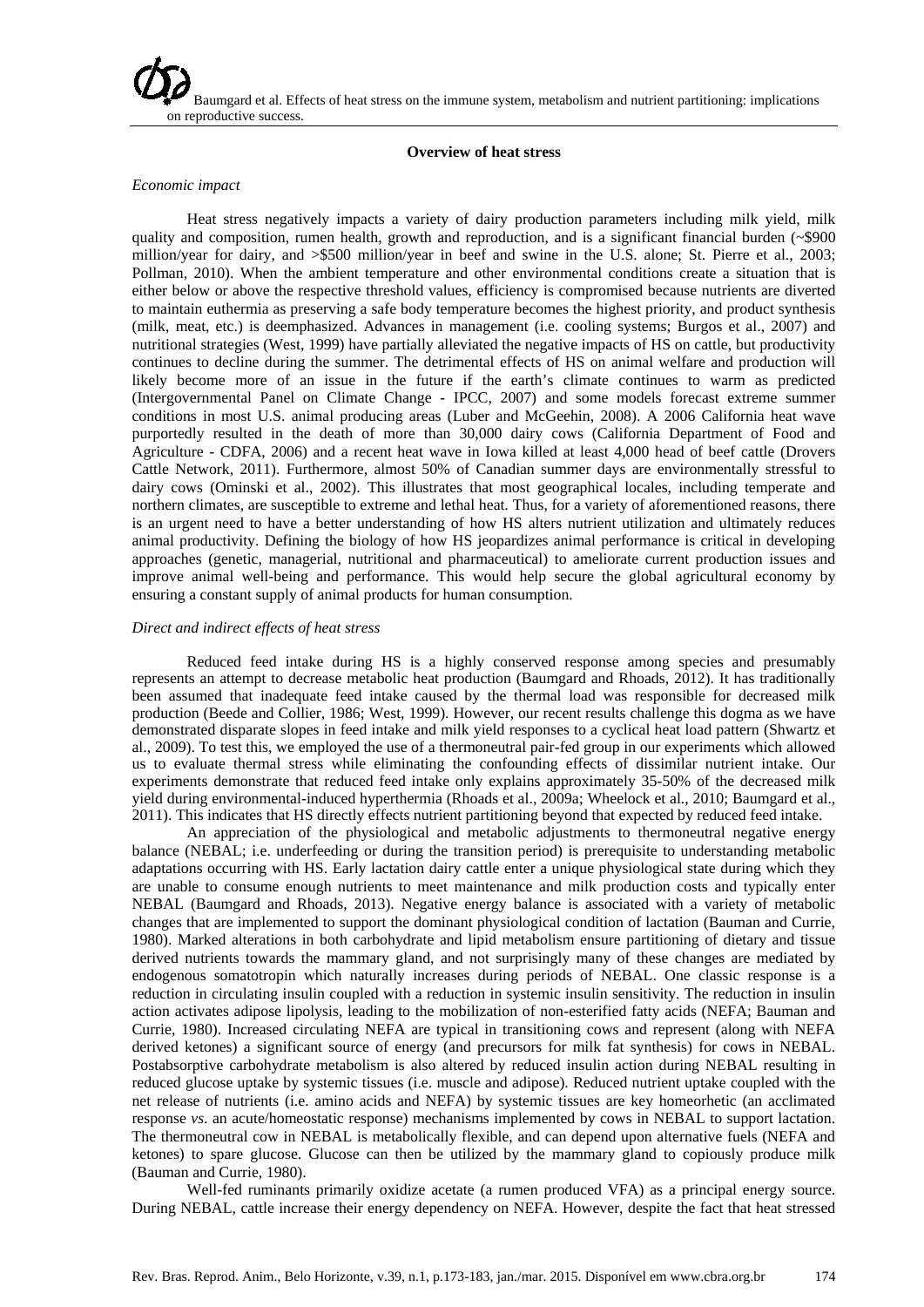

cows have marked reductions in feed intake and are losing considerable amounts of body weight, they do not mobilize adipose tissue (Rhoads et al., 2009a; Wheelock et al., 2010). Therefore, it appears that heat stressed cattle experience altered post-absorptive metabolism compared to thermoneutral counterparts, even though they are in a similar negative energetic state (Moore et al., 2005; Rhoads et al., 2013). The unusual lack of NEFA response in heat stressed cows is probably in part explained by increased circulating insulin levels (O'Brien et al., 2010; Wheelock et al., 2010), as insulin is a potent anti-lipolytic hormone. Increased circulating insulin during HS is unusual as malnourished animals are in a catabolic state and experience decreased insulin levels. We have recently demonstrated that heat stressed growing pigs undergo similar metabolic adaptations (Pearce et al., 2013a), suggesting that this is a well conserved response vital for the acclimation to HS. Increased insulin action may also explain why heat stressed animals have greater rates of glucose disposal (Wheelock et al., 2010). Therefore, during HS, preventing or blocking adipose mobilization/breakdown and increasing glucose "burning" is presumably a strategy to minimize metabolic heat production (Baumgard and Rhoads, 2013). The enhanced extra-mammary glucose utilization during HS creates a nutrient trafficking problem with regards to milk yield. The mammary gland requires glucose to synthesize milk lactose which is the primary osmoregulator determining overall milk volume. Therefore, the mammary gland may not receive adequate amounts of glucose resulting in reduced mammary lactose and subsequent milk production. This may be a primary mechanism accounting for additional reductions in milk yield beyond the portion explained by decreased feed intake.

### *Leaky gut: responsible for the direct effects of heat stress?*

Mechanisms responsible for altered nutrient partitioning during HS are not clear, however, they might be mediated by HS effects on gastrointestinal health and function (Fig. 1). The small intestine is one of the first tissues up-regulating heat shock proteins during a thermal load (Flanagan et al., 1995), demonstrating a higher sensitive to heat damage (Kregel, 2002). During heat stress, blood flow is diverted from the viscera to the periphery in an attempt to dissipate heat (Lambert et al., 2002), leading to intestinal hypoxia (Hall et al., 1999). Enterocytes are particularly sensitive to hypoxia and nutrient restriction (Rollwagen et al., 2006), resulting in ATP depletion and increased oxidative and nitrosative stress (Hall et al., 2001). This contributes to tight junction dysfunction, and gross morphological changes that ultimately reduce intestinal barrier function (Lambert et al., 2002; Pearce et al., 2013b). As a result, HS increases the passage of luminal content as lipopolysaccharide (LPS) into the portal and systemic blood (Hall et al., 2001; Pearce et al., 2013b). Further, endotoxemia is common among heat stroke patients (Leon, 2007) and it is thought to play a central role in heat stroke pathophysiology, as survival increases when intestinal bacterial load is reduced (Bynum et al., 1979) or when plasma LPS is neutralized (Gathiram et al., 1987). It is remarkable how animals suffering from heat stroke or severe endotoxemia share many physiological and metabolic similarities such as an increase in circulating insulin (Lim et al., 2007). Infusing LPS into the mammary gland increased (~2 fold) circulating insulin in lactating cows (Waldron et al., 2006). In addition, we intravenously infused LPS into growing calves and pigs and demonstrated >10 fold increase in circulating insulin (Rhoads et al., 2009b; Stoakes and Baumgard, 2015, Iowa State University, Ames, IA, USA; unpublished). Again, the increase in insulin in both models is energetically difficult to explain as feed intake was severely depressed in both experiments.



Figure 1. Etiology of heat stress induced leaky gut. Adapted from Baumgard et al., 2012.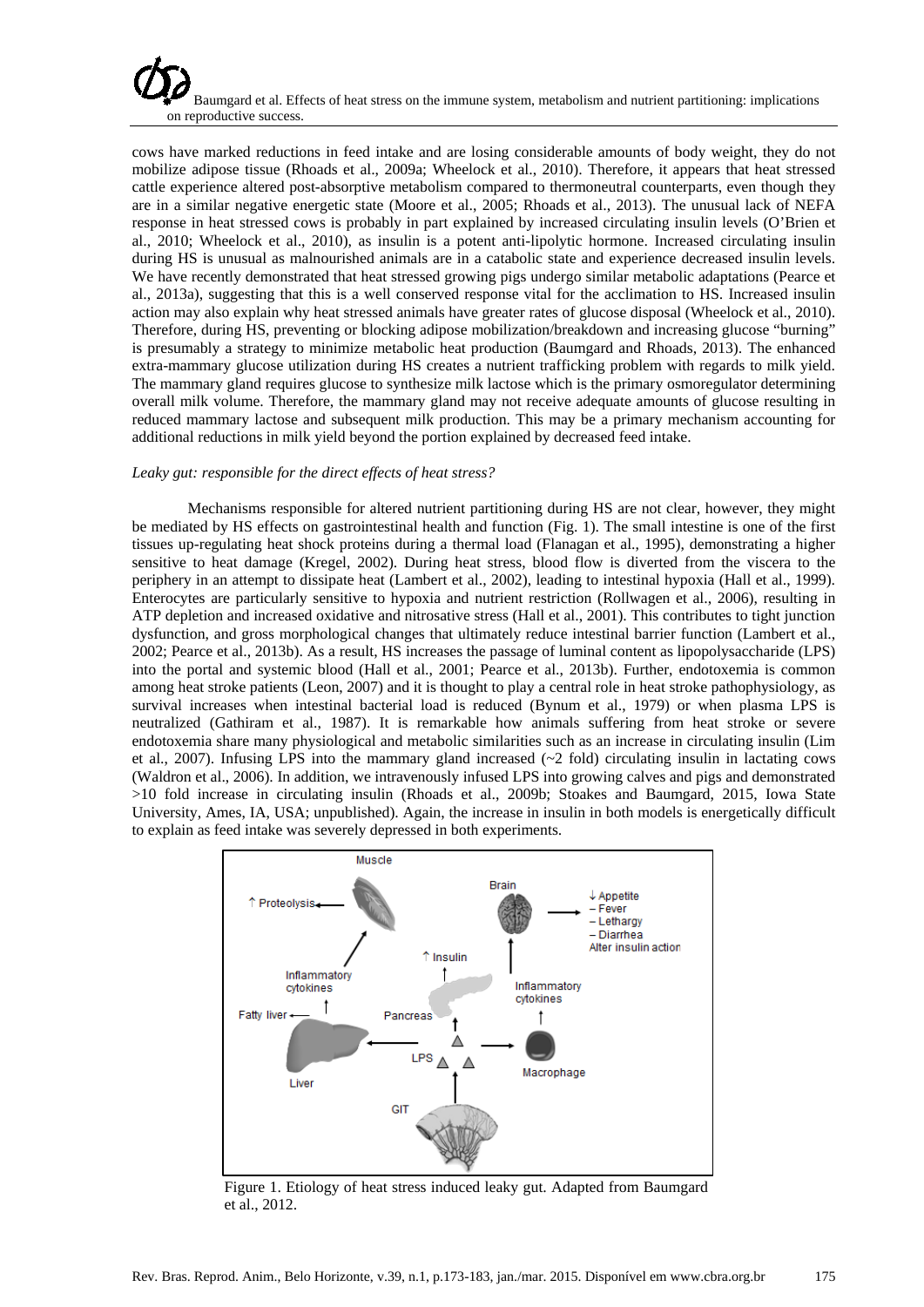

# *Intestinal integrity & Stea to hepatitis*

Interestingly, a variety of diseases associated with increased intestinal permeability such as heat stress and stroke, Crohn's disease, inflammatory bowel disease, Celiac disease, and alcoholism are often associated with increased plasma LPS concentrations and an inflammatory acute phase response (Draper et al., 1983; Bouchama et al., 1993; Parlesak et al., 2000; Ludvigsson et al., 2007; Pearce, et al. 2013b). There is increasing evidence that translocation of gut microbiota contributes to hepatic inflammation (Bieghs and Trautwein, 2013) which might impair liver function leading to fat accumulation and ultimately steatohepatitis (Solga and Diehl, 2003; Dumas et al., 2006; Farhadi et al., 2008; Ilan, 2012). The association between leaky gut and fatty liver is of particular interest in the ruminant animal who is already an inefficient exporter of hepatic lipids. There is reason to believe that similar breakdown of gut integrity may be responsible for hepatic disorders (e.g. fatty liver and ketosis; Fig. 2) frequently observed in the transition dairy cow. A transitioning dairy cow undergoes a postcalving diet shift from a mainly forage based to a high concentrate ration. This has the potential to induce rumen acidosis which can compromise the gastrointestinal tract barrier (Khafipour et al., 2009). In addition, calving is a physically stressful event and cytokines released from the damaged reproductive tract may have an impact on the liver's ability to export lipids. Preliminary data has shown an increase in plasma lipopolysaccharide binding protein (LPSBP), an acute phase protein which binds LPS to stimulate an immune response, in cows that required treatment for clinical ketosis compared to healthy transition cows (Nayeri et al., 2012). Nevertheless, the effects of the transition period on the intestinal barrier function and its role in the development of fatty liver and ketosis among other transition disorders remain unknown and require further investigation.



**Overview of mammalian reproductive physiology**

The ovary is the site of female gamete production and maturation as well as steroid hormone synthesis. At birth, the ovary is endowed with a finite number of oocytes housed in follicular structure. The pre-antral follicle is comprised of the oocyte and granulosa cells. Following antrum formation, another layer of cells, theca, are recruited to surround the granulosa cells. Within the antrum, follicular fluid provides nourishment to the developing oocyte (Hirshfield, 1991). The oocyte is arrested in the prophase I stage of meiosis, and will not resume and complete meiosis I and II until ovulation and fertilization, respectively. The vast majority of oocytes are lost to a process known as atresia, and only approximately 1% of oocytes which initially endow the ovary will ovulate. The female sex steroid hormones, 17β-estradiol (E2) and progesterone (P4) are produced by preovulatory, dominant follicles and the corpus luteum (CL), respectively. Briefly, an upper E2 threshold is required to induce a surge of luteinizing hormone (LH) from the anterior pituitary in order to induce ovulation. In addition, LH regulates ovarian steroidogenesis and the process of luteinization by which CL formation occurs.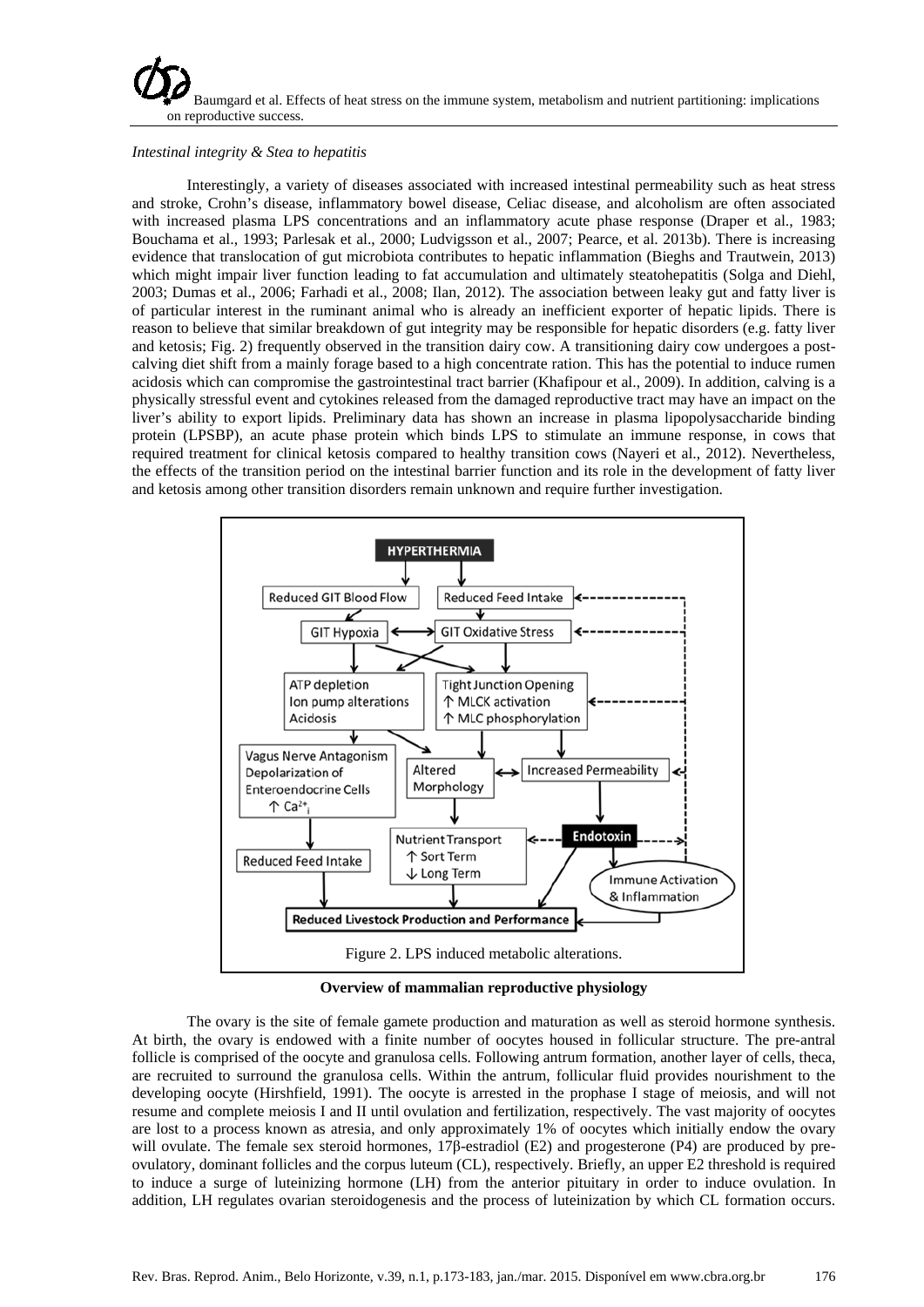

The CL produces P4, a hormone needed for implantation and pregnancy maintenance. In addition to inducing the LH surge, E2 is required for appropriate display of secondary female sex characteristics and is the dominant hormone involved in the demonstration of behavioral estrus. Should pregnancy occur, E2 synthesis and release from the developing porcine conceptus prevents the luteolytic (CL degradation) action of PGF2α, and the CL's, and thus the pregnancy, are maintained. Both E2 and P4 have specific ovarian receptors - the estrogen receptors α (ERα) and β (ERβ) and the progesterone receptor isoforms A and B (PRA and PRB). The process of folliculogenesis which comprises oocyte development and maturation within the follicular structure, and steroidogenesis for hormone production are essential for efficient reproduction. Any stressor that negatively affects either process will compromise fertility and fecundity.

#### **Reproductive impacts of heat stress**

### *Hyperthermia in swine*

The swine industry suffers considerably due to impaired reproductive performance during periods of seasonal infertility, particularly during late summer and early autumn months (Pollmann, 2010). The impact is particularly visible in the U.S. with day 28 pregnancy rates reaching a nadir in August into October and subsequently reduced farrowing in November and December. This phenomenon is not limited to specific regions and occurs internationally (Auvigne et al*.*, 2010; Pollmann, 2010). Several components can contribute to seasonal infertility, such as photoperiod and environmental conditions (i.e. temperature) and deciphering the precise contribution of each on swine reproductive performance is difficult. Despite that, heat stress has been repeatedly demonstrated to negatively impact reproductive efficiency in pigs by affecting gamete development, pregnancy establishment, maintenance of gestation, and lactation performance.

#### *Folliculogenesis*

The impact of heat stress during oocyte maturation and early embryonic development is evidenced in that sows exposed to hyperthermia for 5 days following breeding have significantly reduced number of viable embryos after day 27 of gestation, with control pigs possessing an average of 11.0 (68.8% survival) viable embryos and heat stressed sows containing only 6.8 (39.1% survival) viable embryos (Tompkins et al*.*, 1967). In this study, heat stress was administered following breeding, which generally occurs prior to ovulation and complete oocyte maturation, as pigs typically ovulate in the mid to latter half of estrus (Soede et al., 1992).

Due to the difficulty for such studies *in vivo*, characterization of heat stress effects during oocyte growth and maturation and early embryonic development in pigs has been demonstrated using *in vitro* oocyte maturation and embryo culture systems. Some evidence of *in vitro* heat stress models during the transition between germinal vesicle breakdown and the 4-cell stage of development demonstrates the susceptibility of this stage to heat stress. A nine hour culture of pig embryos at 42°C following porcine *in vitro* fertilization reduced blastocyst formation rate from 20.6 to 8.8% (Isom et al., 2007) and heat shock of 41.5°C for 4 h following *in vitro* maturation also reduced oocyte development (Tseng et al*.*, 2006).

We have also demonstrated the impact of *in vitro* heat stress during oocyte maturation and its impact on subsequent developmental competency. Oocytes exposed to heat stress  $(41^{\circ}C)$  for the first half  $(21 h)$  or the duration of (42-44 h) of *in vitro* maturation demonstrated impaired ability to reach metaphase II arrest while heat stress during only the second half (21 h) of *in vitro* maturation did not impact maturation rate (Wright and Ross, 2015, Iowa State University, Ames, IA, USA; unpublished data). Metaphase II arrested oocytes following heat stress during *in vitro* maturation demonstrated impaired developmental competency compared to oocytes matured at 39°C, as measured by their ability to develop to the blastocyst stage following *in vitro* fertilization and culture in thermal neutral conditions. We have subsequently used this model to demonstrate differences in gene expression in developing 4- to 8-cell embryos as a result of heat stress conditions during *in vitro* maturation (Wright and Ross, 2015, Iowa State University, Ames, IA, USA; unpublished data).

### *Gestational impacts*

The effect of heat stress during pregnancy in pigs is variable as different stages of gestation can be variably affected. This is demonstrated by a study conducted by Omtvedt et al. (1971) in which exposed pregnant gilts to heat stress for 8 days during different stages of gestation. Heat stress (37.8°C for 17 h and  $32.2^{\circ}$ C for 7 h) beginning either on day 0 or day 8 of gestation compared to thermal neutral conditions (constant 23.3°C) reduced the number of viable embryos by day 30 of gestation. Interestingly, the same heat stress conditions administered on days 53-61 did not affect farrowing performance while heat stress during late gestation (days 102-110) resulted in a significantly increased number of dead piglets born and a 4 piglet reduction in the number of piglets born alive (Omtvedt et al., 1971). However, a more moderate, cyclic heat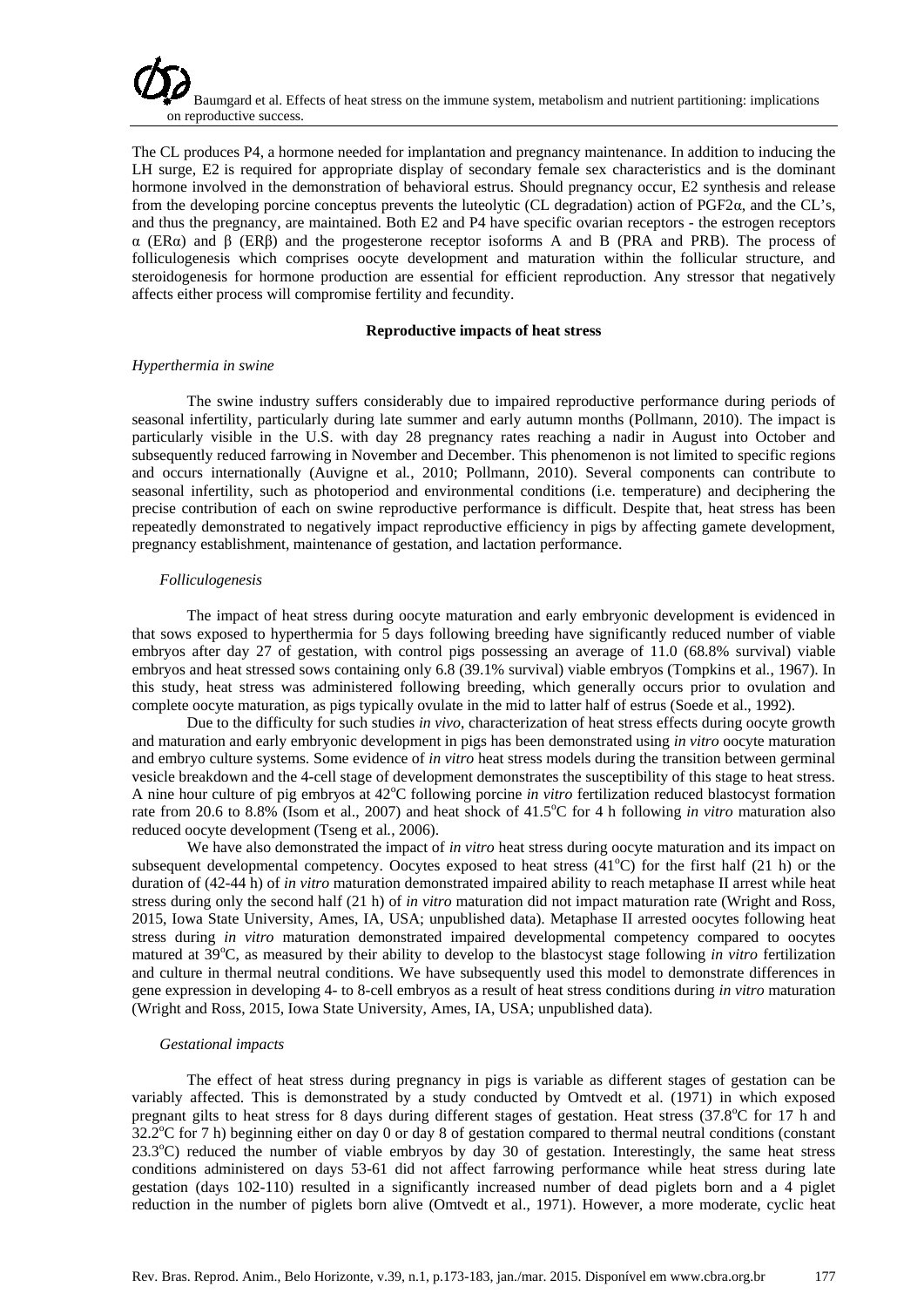stress, on bred gilts beginning on day 3 and extended to either day 24 or 30 of gestation did not impact embryo survival (Liao and Veum, 1994).

### *Lactation*

Heat stress during lactation can also have a profound impact on production. Temperatures exceeding the evaporative critical temperature during lactation resulted in reduced feed intake and lowered milk production (Black et al., 1993). Elevated core body temperature results in the redirection of blood flow from the mammary gland towards the skin in an effort to facilitate heat dissipation. In response, lactation and piglet growth (during lactation) are reduced (McGlone et al., 1988; Black et al., 1993; Johnston et al., 1999). In addition to reduced performance, heat stress during lactation can also reduce the number of sows returning to estrus within 15 days post weaning (Johnston et al., 1999).

#### *Semen quality*

While the effects of heat stress on pig reproduction is notable, it is difficult to distinguish the consequences resulting from heat stress between the male or female. While it is clear that reproductive parameters in gilts and sows are affected by heat stress, exposure of boars to heat stress can also be detrimental to swine reproduction through impacts on semen quality. Boars subjected for heat stress for 90 days (34.5°C and 31.0°C for 8 and 16 h per day, respectively) demonstrated reduced motility and increased percentage of abnormal sperm within 2 weeks from the initiation of heat stress compared to thermal neutral boars (constant 23°C; Wettemann et al., 1976). Utilization of semen from heat stress boars resulted in reduced number of embryos on day 30 post-insemination compared to thermal neutral boars (Wettemann et al., 1976). Similar results were demonstrated by Cameron and Blackshaw in boars exposed to heat stress demonstrated a significant increase in abnormal sperm in 2-3 weeks following initiation of heat stress (Cameron and Blackshaw, 1980).

#### *Thermal stress effects on ruminant reproduction*

The physiological effects of heat stress on productivity can be financially devastating for the animal production systems. During periods of heat stress, dry matter intake (DMI) decreases and maintenance requirements increase as livestock attempt to dissipate excess heat load (West, 1999). In addition, changes in blood flow and the production of various hormones ultimately result in decreased reproductive performance. During summer months, conception rates can decline by 20-30% (Rensis and Scaramuzzi, 2003). This observed reduction in fertility, is attributed to several factors, including a reduction in estrus detection ability, early embryonic death, inhibition of follicular dominance, and reduced ovarian steroidogenic output (Putney et al., 1988; Wolfenson et al., 2000; Rensis and Scaramuzzi, 2003). Thus, heat stress has a wide range of reproductive effects beginning with the developing follicle and continuing through early embryonic development. The biological mechanisms that mediate these effects, however, are not completely understood.

Inevitably, the decrease in DMI that occurs during periods of heat stress is accompanied by changes in circulating concentrations of several metabolic hormones. In turn, these metabolic adaptations alter the production and secretion of the hormones controlling the reproductive cycle (Wolfenson et al., 2000). Such consequences are far-reaching and may involve detrimental effects on ovarian follicular development, oocyte competence, early embryonic development and the maternal recognition of pregnancy.

During heat stress, the development of the dominant ovarian follicle is attenuated and circulating concentrations of E2 are lower. In addition, the luteal phase of heat-stressed cattle is extended and follicular wave dynamics are altered (Wilson et al., 1998). These changes in ovarian function appear to be the result of decreased LH pulse amplitude (Gilad et al., 1993). As a reminder, LH is directly involved in the processes of follicular growth, E2 production, ovulation and P4 production. These changes in LH pulsatility may simply be a consequence of lower feed consumption during heat stress (nearly a 35% decrease compared to thermal-neutral controls (Rhoads et al., 2009a). Decreased feed intake is associated with changes in circulating insulin, leptin and ghrelin, which have all been shown to affect LH pulsatility in several species (Szymanski et al., 2007).

#### *Effects on the oocyte and embryo*

Preovulatory oocytes can be damaged directly by heat stress, and indirectly by prolonged estrous cycles. These longer estrous cycles presumably result in the ovulation of an aged oocyte that has reduced potential for developmental competence. Oocytes contained within antral follicles appear to be the most susceptible to the damaging effects of heat stress. As a result, conception rates remain depressed extending into the fall as the oocytes that were damaged during the summer heat stress are cleared from the ovary via ovulation or degradation.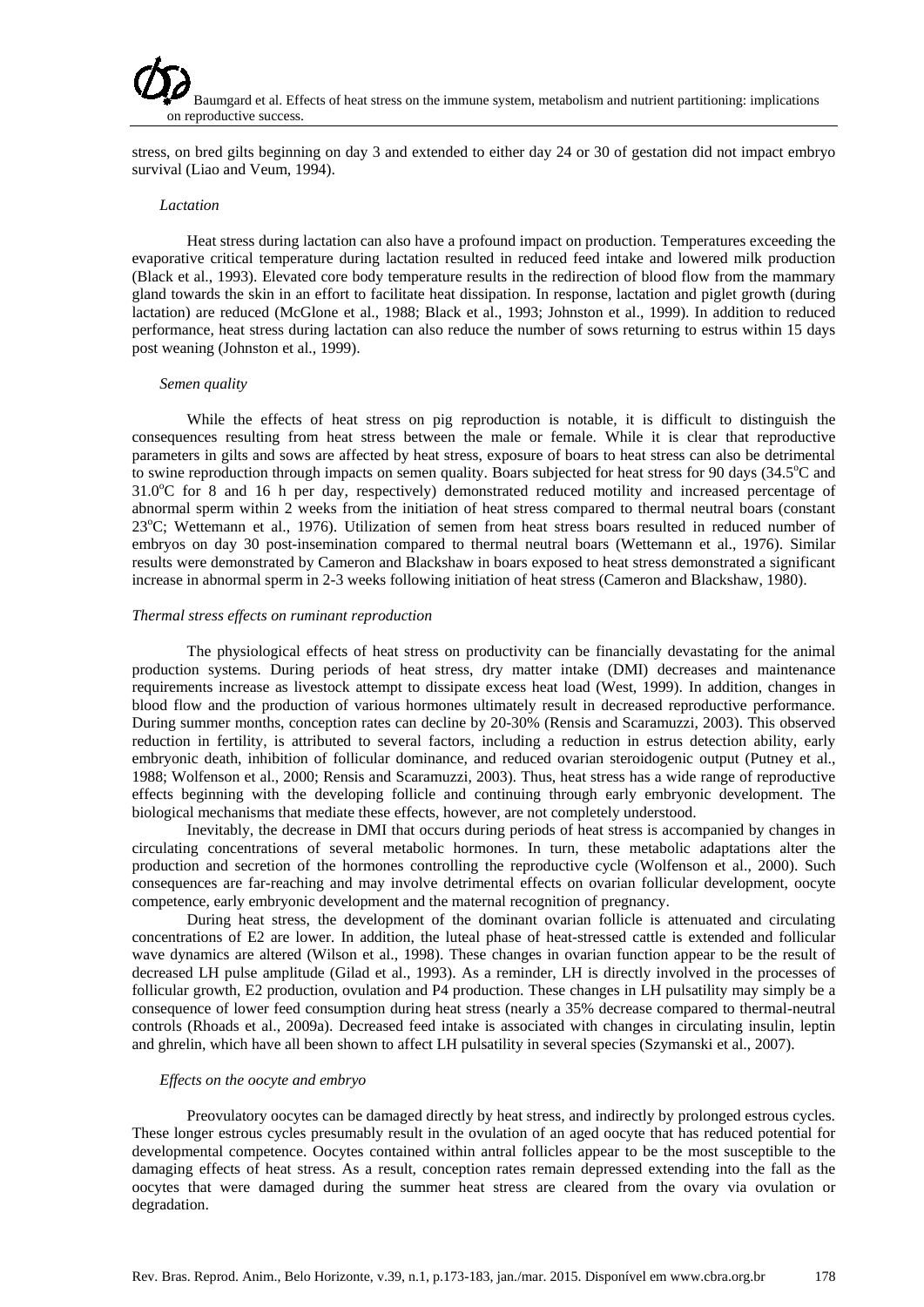# **Reproductive impacts of infection**

Lipopolysaccharide (LPS) is a marker of bacterial infection and is elevated in animals suffering from mastitis, as well as from leaky gut in the transition period. Additionally and interestingly, LPS is increased in hyperthermic animals. From a reproductive perspective, the LPS-induced poor fecundity phenomena is reported throughout the literature. Interestingly, follicular fluid that surrounds and nourishes the maturing oocyte contains LPS levels reflective of the systemic circulation. Thus, LPS is reaching the ovary via the systemic circulation and directly interacts with the oocyte proportionately as extra-ovarian tissues (Herath et al., 2007).

### *Folliculogenesis*

Bovine ovarian cortical explants exposed to LPS had reduced numbers of primordial follicles, concomitant with increased atresia of the ovarian reserve (Bromfield and Sheldon, 2013). Similarly, mice exposed to LPS *in vivo* had reduced primordial follicle number which was described as a TLR4-mediated effect, since *Tlr4<sup>-/-</sup>* mice were refractory to LPS-mediated primordial follicle depletion (Bromfield and Sheldon, 2013).

#### *Steroidogenesis*

LPS alters the level of anterior pituitary hormones, through direct or indirect mechanisms. Using anestrous ewes as a model, LPS infusion decreased LH but stimulated systemic prolactin (PRL) and cortisol levels. Additionally, mRNA abundance of genes encoding LH (LHβ) and the LH receptor (LHR) were reduced by approximately 60% in both cases (Herman et al., 2010). Interestingly, the FSH and FSH receptor as well as PRL and PRL receptor genes were increased by LPS infusion (Herman et al., 2010).

LPS exposure did not impact cell number or androstenedione production from cultured theca cells from either small, medium or large ovarian follicles, but did reduce the amount of E2 produced from cultured granulosa cells isolated from all three follicular sizes (Williams et al., 2008). In an *in vitro* system where ovarian cortical explants were cultured with LPS and provided with FSH or androstenedione, E2 and P4 conversion was reduced; potentially due to the observed decreased expression of *Cyp19a* mRNA and protein, an enzyme critical for production of E2 (Price et al., 2013). Cultured granulosa cells had increased expression of TLR4, likely in response to mediating LPS signaling, and negative impacts of LPS on E2 production were demonstrated (Herath et al., 2007). While no overall impact of LPS on E2 was observed *in vivo*, a temporal decrease in bovine P4 concentrations and lower ovulation rates resulted from LPS treatment (Williams et al., 2008). In agreement with reduced E2 level, when LPS was infused into the uterine lumen, the pre-ovulatory LH surge was attenuated and may be the result of an insufficient stimulation from E2 driving the LH surge (Peter et al., 1989). Furthermore, LPS-treated females had delays in the time to the LH surge (Fergani et al., 2012).

In a regularly cycling animal, in the absence of fertilization and pregnancy, endometrial synthesis and release of PGF2α causes CL regression. LPS itself also causes CL regression by inducing the production of PGF2α (Moore et al., 1991; Hockett et al., 2000). LPS administration causes delayed ovulation, and lengthens the time to CL formation and sufficient P4 production (Suzuki et al., 2001; Lavon et al., 2011). Additionally, the size of CL are reduced by LPS (Herzog et al., 2012), perhaps due to activation of pro-apoptotic pathways (Herzog et al., 2012). Interestingly, a temporal pattern of LPS on circulating P4 has been demonstrated, whereby P4 is initially increased and then declines in LPS-treated, relative to their control females (Herzog et al., 2012).

#### *Estrus behavior*

Not surprisingly both heat stress (Doney et al., 1973; Sejian et al., 2010) and LPS (Battaglia et al., 2000) impact female estrus behavior and frequency. As in the case of the LH surge, a threshold of E2 is needed to induce behavioral display of estrus, however the amount required for the latter is thought to be at a lower level (Saifullizam et al., 2010). LPS-induced reductions in  $E<sub>2</sub>$  production may explain the observed impacts on behavior estrus display since E2 is required for this female phenotypic response.

#### *Pre-term labor*

 $P_4$  is essential for pregnancy maintenance, and LPS reduces the PR in uteri of pregnant mice, thus impacting pregnancy maintenance (Agrawal et al., 2013). The effect of LPS on the ability of P4 to sustain gestation could cause spontaneous abortion, a phenotypic event frequently also associated with hyperthermia. Infection from gram negative bacteria or their outer wall components (LPS) triggers pre-term labor in many species (Koga and Mor, 2010), and, as a testament to the efficacy of LPS at inducing preterm labor, intraperitoneal LPS injection is an established experimental model for inducing pre-term labor (Deb et al., 2004; Agrawal et al., 2013). In addition, infertility can be the result of gynecological infections in both humans and production animals (Williams et al., 2008; Price et al., 2013).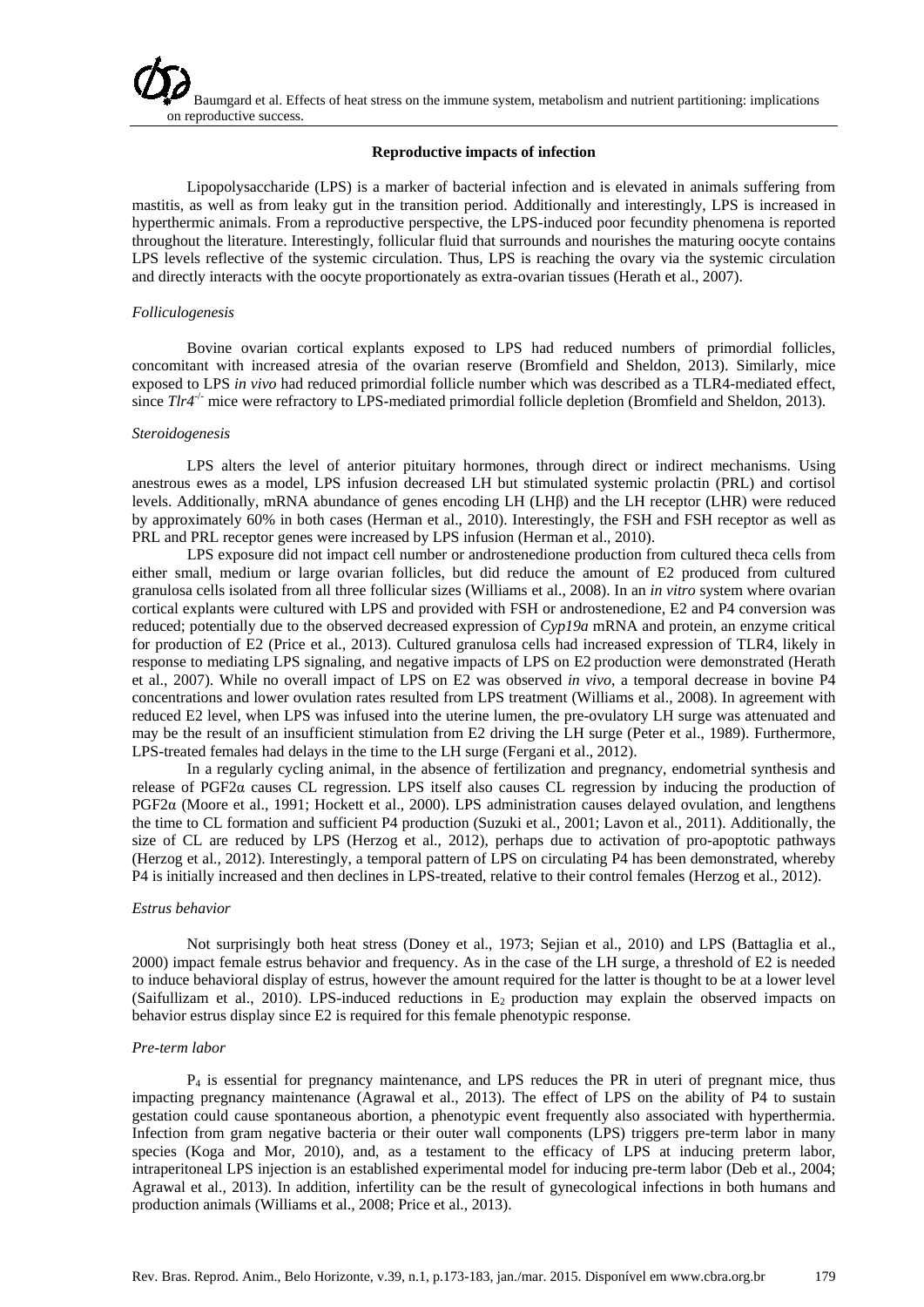# **Potential mitigation strategies**

As might be expected, a major effort has gone into designing housing facilities for production animals that provides shade, misting and fans to cool animals, and these efforts have greatly ameliorated the occurrence of hyperthermia induced reproductive calamities in production animals. In addition, it is recognized that heat stressed animals do not consume the same amount of feed as their thermal neutral counterparts, however, "off feed" only accounts for approximately 50% of the heat stress-induced alterations to lactation (Baumgard, 2013), thus likely is also not the sole contributor to negative consequences of heat stress of reproduction. Thus, greater research remains to be done to bridge our knowledge gaps in terms of how to overcome the negative impacts of hyperthermia on reproduction.

Heat-stressed induced changes in ovarian dynamics ultimately result in unique challenges for reproductive management and potentially translating to the production of a substandard oocyte. Many producers now rely on timed artificial insemination programs during periods of heat stress because estrus detection ability is reduced as a result of reduced behavioral demonstrations of estrus. Indeed mounting activity declines by nearly half and is likely the result of lower circulating  $E_2$  concentrations. Extended luteal phases during periods of heat stress also make it more difficult to predict when individual animals will come into estrus. Timed artificial insemination alleviates these challenges by allowing the producer to control the time of ovulation.

One management technique has shown promise for overcoming the oocyte-specific problems associated with heat stress. Conception rates by transferring fresh *in vitro*-produced embryos into heat stressed cattle (Stewart et al., 2011). Used as a management practice, this allows the producer to completely bypass the challenges associated with substandard oocyte quality. Currently, however, the advantage is only evident with the use of fresh embryos. Using frozen embryos yields conception rates that are similar to those resulting from timed artificial insemination during heat stress. This presents a logistical challenge since few producers have access to an economical source of fresh *in vitro*-produced embryos. The source of the oocytes is also a concern if the offspring are needed as replacement animals: collecting oocytes from genetically superior females (housed in a cool environment) is more costly, while the least expensive alternative is indiscriminately collecting oocytes from ovaries at the slaughterhouse. Depending on the geographical region, animals sent to the slaughterhouse vary widely in breed and genetics, and therefore would not be desirable as replacement animals. Future advances in *in vitro* embryo production and freezing will make this technique a more viable alternative for use during periods of heat stress.

There are a number of other avenues for exploration, however, including improving intestinal integrity to prevent "toxic" compounds from reaching the reproductive tract. Heat stressed animals are hyperinsulinemic (Baumgard, 2013), a biological paradox since they are consuming less feed. Systemic hyperinsulinemia could be reduced via pharmaceutical insulin-sensitizing agents, which could lessen blood insulin levels. In addition, compromised PR level and function could perhaps be overcome through supplementing with P4, a strategy routinely used in humans at risk for preterm spontaneous abortion. These potential avenues for mitigation of infertility that results from exogenous exposures remain reliant on generation of science-based understanding of the problem.

**Note**: Portions of this review have been previously published in the 2014 South West Nutrition and Management Conference in Tempe, AZ, USA and the 2014 Ensminger School in Lima Peru: Advancing Animal Agriculture.

### **References**

**Agrawal V, Jaiswal MK, Jaiswal YK**. Lipopolysaccharide-induced modulation in the expression of progesterone receptor and estradiol receptor leads to early pregnancy loss in mouse. Zygote, v.21, p.337-344, 2013.

**Auvigne V, Leneveu P, Jehannin C, Peltoniemi O, Salle E**. Seasonal infertility in sows: a five year field study to analyze the relative roles of heat stress and photoperiod. Theriogenology, v.74, p.60-66, 2010.

**Battaglia DF, Krasa HB, Padmanabhan V, Viguie C, Karsch FJ**. Endocrine alterations that underlie endotoxin-induced disruption of the follicular phase in ewes. Biol. Reprod, v.62, p.45-53, 2000.

**Bauman DE, Currie WB**. Partitioning of nutrients during pregnancy and lactation: a review of mechanisms involving homeostasis and homeorhesis. J Dairy Sci, v.63, p.1514-1529, 1980.

**Baumgard LH, Rhoads RP**. Effects of heat stress on post-absorptive metabolism and energetics. Ann Rev Anim Biosci, v.1, p.311-337, 2013.

**Baumgard LH, Rhoads RP**. Ruminant nutrition symposium: ruminant production and metabolic responses to heat stress. J Anim Sci, v.90, p.1855-1865, 2012.

**Baumgard LH, Rhoads RP, Rhoads M, Gabler N, Ross J, Keating A, Boddicker R, Lenka S, Sejian V**. Impact of climate change on livestock production. In: Sejian V, Nagvi S, Ezeji T, Lakritz J, Lal R (Ed.).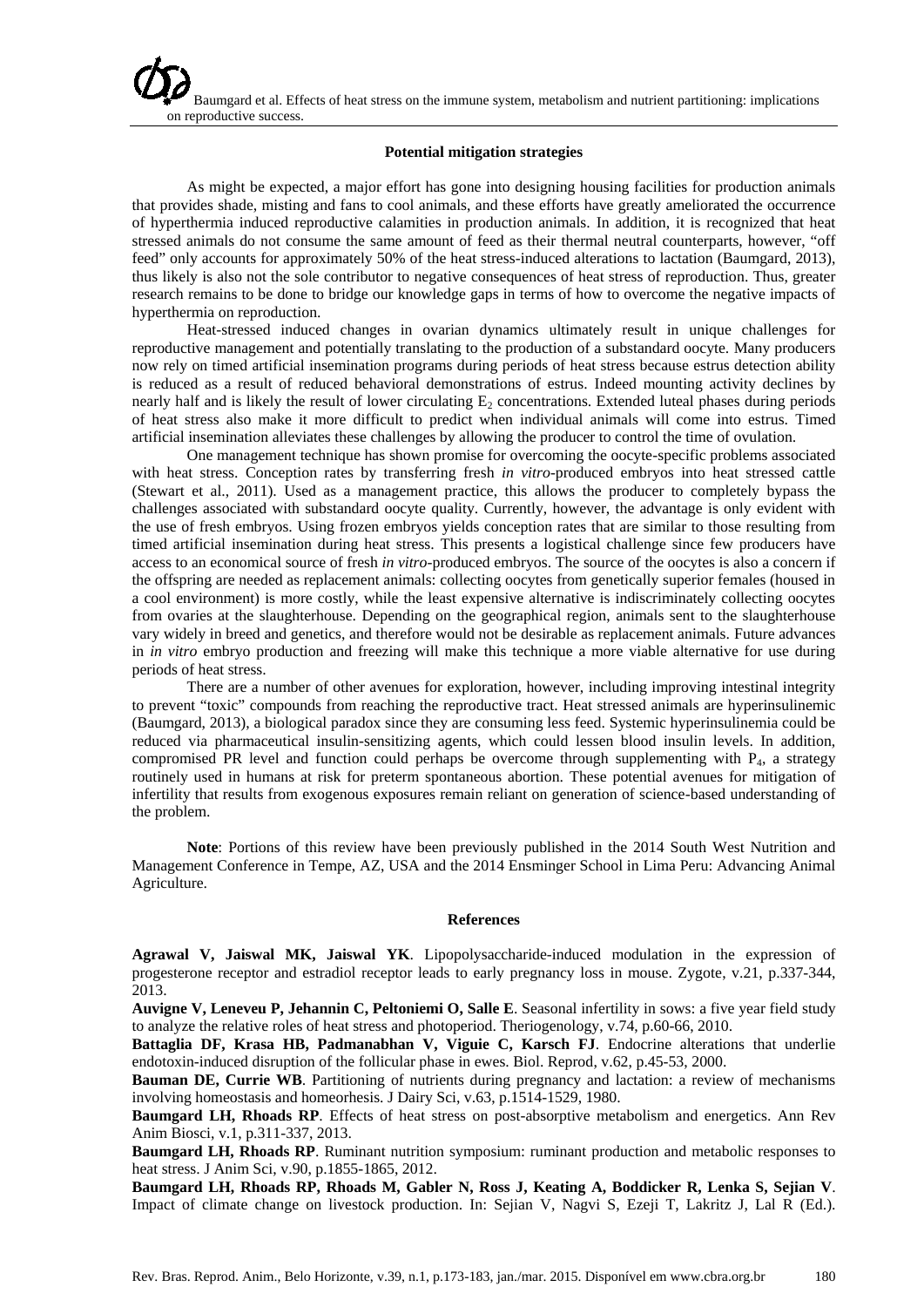Environmental stress and amelioration in livestock production. New York, NY: Springer Publ, 2012. p. 413-468. **Baumgard LH, Wheelock JB, Sanders SR, Moore CE, Green HB, Waldron MR, Rhoads RP**. Postabsorptive carbohydrate adaptations to heat stress and monensin supplementation in lactating Holstein cows. J Dairy Sci, v.94, p.5620-5633, 2011.

**Beede D, Collier R**. Potential nutritional strategies for intensively managed cattle during thermal stress. J Anim Sci, v.62, p.543-554, 1986.

**Bieghs V, Trautwein C**. The innate immune response during liver inflammation and metabolic disease. Trends Immunol, v.34, p.446-452, 2013.

**Black JL, Mullan BP, Lorschy ML, Giles LR**. Lactation in the sow during heat stress. Livest Prod Sci, v.35, p.153-170, 1993.

**Bouchama A, Al-Sedairy S, Siddiqui S, Shail E, Rezeig M**. Elevated pyrogenic cytokines in heatstroke. Chest, v.104, p.1498-1502, 1993.

**Bromfield JJ, Sheldon IM**. Lipopolysaccharide reduces the primordial follicle pool in the bovine ovarian cortex ex vivo and in the murine ovary in vivo. Biol Reprod, v.88, p.98, 2013.

**Burgos R, Odens LJ, Collier RJ, Baumgard LH, VanBaale MJ**. Evaluation of different cooling systems in lactating heat stressed dairy cows in a semi-arid environment. Prof Anim Scient, v.23, p.546-555, 2007.

**Bynum G, Brown J, Dubose D, Marsili M, Leav I, Pistole TG, Hamlet M, LeMaire M, Caleb B**. Increased survival in experimental dog heatstroke after reduction of gut flora. Aviat Space Environ Med, v.50, p.816-819, 1979.

**California Department of Food and Agriculture** (CDFA). Hot topics affecting California agriculture: an update from Sec. Kawamura. Sacramento, CA: California Department of Food Agriculture, 2006.

**Cameron RD, Blackshaw AW**. The effect of elevated ambient temperature on spermatogenesis in the boar. J Reprod Fertil, v.59, p.173-179, 1980.

**Deb K, Chaturvedi MM, Jaiswal YK**. A 'minimum dose' of lipopolysaccharide required for implantation failure: assessment of its effect on the maternal reproductive organs and interleukin-1alpha expression in the mouse. Reproduction, v.128, p.87-97, 2004.

**Doney JM, Gunn RG, Griffiths JG**. The effect of premating stress on the onset of oestrus and on ovulation rate in Scottish Blackface ewes. J Reprod Fertil, v.35, p.381-384, 1973.

**Draper LR, Gyure LA, Hall JG, Robertson D**. Effect of alcohol on the integrity of the intestinal epithelium. Gut, v.24, p.399-404, 1983.

**Drovers Cattle Network**. Heat wave kills as many as 4,000 cattle last week in Iowa. 2011. Available on: http://www.cattlenetwork.com/cattle-resources/hot-topics/Heat-wave-kills-as-many-as-4000-cattle-last-week-in-Iowa-126763608.html.

**Dumas ME, Barton RH, Toye A, Cloarec O, Blancher C, Rothwell A, Fearnside J, Tatoud R, Blanc V, Lindon JC, Mitchell SC, Holmes E, McCarthy MI, Scott J, Gauguier D, Nicholson JK**. Metabolic profiling reveals a contribution of gut microbiota to fatty liver phenotype in insulin-resistant mice. Proc Natl Acad Sci USA, v.103, p.12511-12516, 2006.

**Farhadi A, Gundlapalli S, Shaikh M, Frantzides C, Harrell L, Kwasny MM, Keshavarzian A**. Susceptibility to gut leakiness: a possible mechanism for endotoxaemia in non-alcoholic steatohepatitis. Liver Int, v.28, p.1026-1033, 2008.

**Flanagan SW, Ryan AJ, Gisolfi CV, Moseley PL**. Tissue-specific HSP70 response in animals undergoing heat stress. Am J Physiol, v.268, p.R28-32, 1995.

**Fergani C, Saifullizam AK, Routly JE, Smith RF, Dobson H**. Estrous behavior, luteinizing hormone and estradiol profiles of intact ewes treated with insulin or endotoxin. Physiol Behav, v.105, p.757-765, 2012.

**Gathiram P, Wells MT, Brock-Utne JG, Gaffin SL**. Antilipopolysaccharide improves survival in primates subjected to heat stroke. Circ Shock, v.23, p.157-164, 1987.

**Gilad E, Meidan R, Berman A, Graber Y, Wolfenson D**. Effect of heat stress on otnic and GnRH-induced gonadotrophin secretion in relation to concentration of oestradiol in plasma of cyclic cows. J Reprod Fertil, v.99, p.315-321, 1993.

**Hall DM, Baumgardner KR, Oberley TD, Gisolfi CV**. 1999. Splanchnic tissues undergo hypoxic stress during whole body hyperthermia. Am J Physiol, v.276, p.G1195-1203.

**Hall DM, Buettner GR, Oberley LW, Xu L, Matthes RD, Gisolfi CV**. Mechanisms of circulatory and intestinal barrier dysfunction during whole body hyperthermia. Am J Physiol Heart Circ Physiol, v.280, p.H509- H521, 2001.

**Herath S, Williams EJ, Lilly ST, Gilbert RO, Dobson H, Bryant CE, Sheldon IM**. Ovarian follicular cells have innate immune capabilities that modulate their endocrine function. Reproduction, v.134, 683-693, 2007.

**Herman AP, Romanowicz K, Tomaszewska-Zaremba D**. Effect of LPS on reproductive system at the level of the pituitary of anestrous ewes. Reprod Domest Anim v.45, p.e351-359, 2010.

**Herzog K, Struve K, Kastelic JP, Piechotta M, Ulbrich SE, Pfarrer C, Shirasuna K, Shimizu T, Miyamoto A, Bollwein H**. *Escherichia coli* lipopolysaccharide administration transiently suppresses luteal structure and function in diestrous cows. Reproduction, v.144, p.467-476, 2012.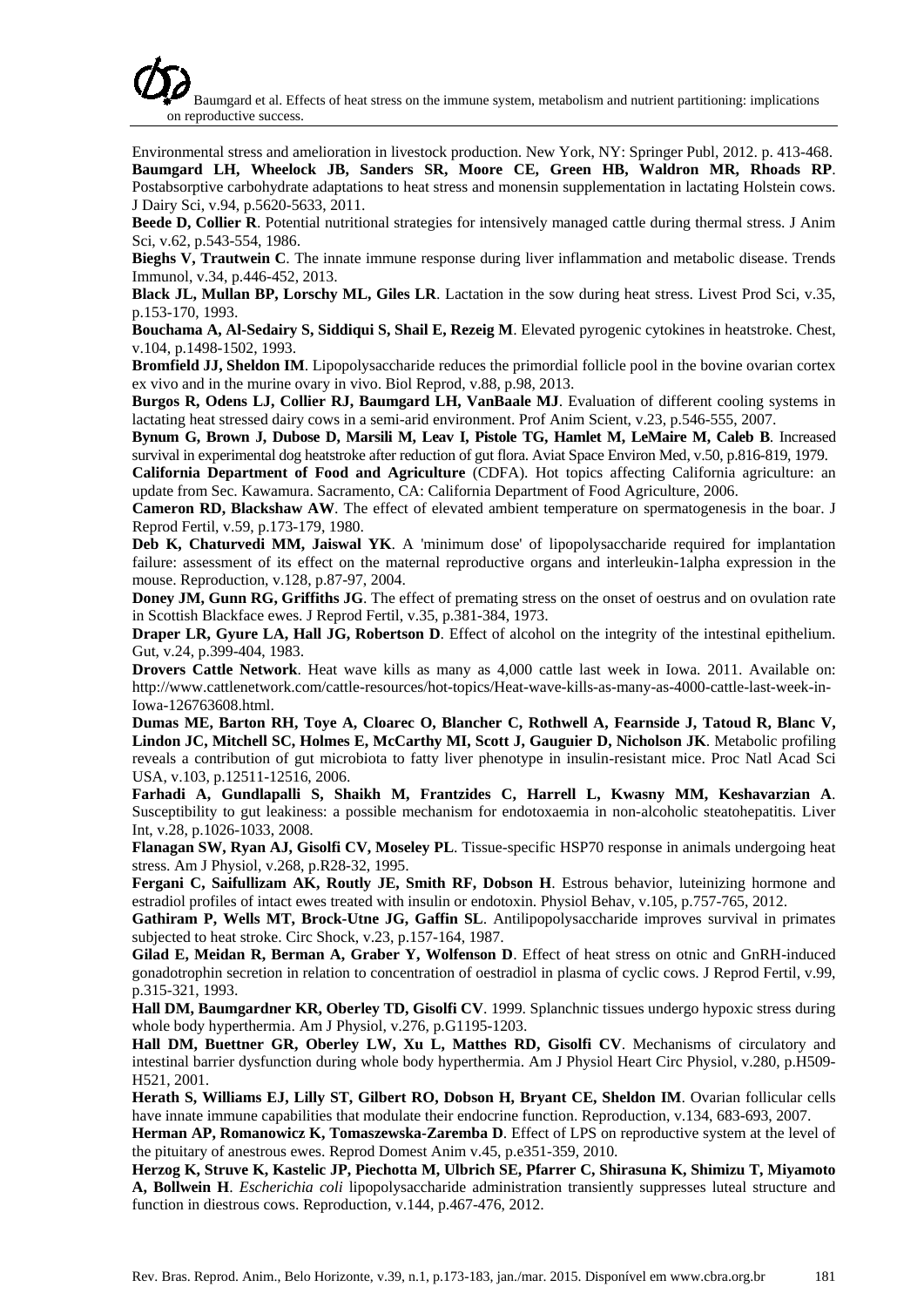Baumgard et al. Effects of heat stress on the immune system, metabolism and nutrient partitioning: implications on reproductive success.

**Hirshfield AN**. Development of follicles in the mammalian ovary. Int Rev Cytol, v.124, p.43-101, 1991.

**Hockett ME, Hopkins FM, Lewis MJ, Saxton AM, Dowlen HH, Oliver SP, Schrick FN**. 2000. Endocrine profiles of dairy cows following experimentally induced clinical mastitis during early lactation. Anim Reprod Sci, v.58, p.241-251,

**Ilan Y**. Leaky gut and the liver: a role for bacterial translocation in nonalcoholic steatohepatitis. World J Gastroenterol, v.18, p.2609-2618, 2012.

**Intergovernmental Panel on Climate Change** (IPCC). IPCC WGI Fourth Assessment Report. Climatic change: the physical science basis. Geneva: IPCC, 2007.

**Isom SC, Prather RS, Rucker EB 3rd**. Heat stress-induced apoptosis in porcine in vitro fertilized and parthenogenetic preimplantation-stage embryos. Mol Reprod Dev, v.74, p.574-581, 2007.

**Johnston LJ, Ellis M, Libal GW, Mayrose VB, Weldon WC**. Effect of room temperature and dietary amino acid concentration on performance of lactating sows. NCR-89 Committee on Swine Management. J Anim Sci, v.77, p.1638-1644, 1999.

**Khafipour E, Krause DO, Plaizier JC**. A grain-based subacute ruminal acidosis challenge causes translocation of lipopolysaccharide and triggers inflammation. J Dairy Sci, v.92, p.1060-1070, 2009.

**Koga K, Mor G**. Toll-like receptors at the maternal-fetal interface in normal pregnancy and pregnancy disorders. Am J Reprod Immunol, v.63, p.587-600, 2010.

**Kregel KC**. Heat shock proteins: modifying factors in physiological stress responses and acquired thermotolerance. J Appl Physiol, v.92, p.2177-2186, 2002.

**Lambert GP, Gisolfi CV, Berg DJ, Moseley PL, Oberley LW, Kregel KC**. Selected contribution: hyperthermia-induced intestinal permeability and the role of oxidative and nitrosative stress. J Appl Physiol, v.92, p.1750-1761; discussion 1749, 2002.

**Lavon Y, Leitner G, Moallem U, Klipper E, Voet H, Jacoby S, Glick G, Meidan R, Wolfenson D**. Immediate and carryover effects of Gram-negative and Gram-positive toxin-induced mastitis on follicular function in dairy cows. Theriogenology, v.76, p.942-953, 2011.

**Leon LR**. Heat stroke and cytokines. Prog Brain Res, v.162, p.481-524, 2007.

**Liao CW, Veum TL**. Effects of dietary energy intake by gilts and heat stress from days 3 to 24 or 30 after mating on embryo survival and nitrogen and energy balance. J Anim Sci, v.72, p.2369-2377, 1994.

**Lim CL, Wilson G, Brown L, Coombes JS, Mackinnon LT**. Pre-existing inflammatory state compromises heat tolerance in rats exposed to heat stress. Am J Physiol Regul Integr Comp Physiol, v.292, p.R186-194, 2007.

**Luber G, McGeehin M**. Climate change and extreme heat events. Am J Prev Med, v.35, p.459-467, 2008.

**Ludvigsson J F, Elfström P, Broomé U, Ekbom A, Montgomery SM**. Celiac disease and risk of liver disease: a general population-based study. Clin Gastroenterol Hepatol, v.5, p.63-69.e1, 2007.

**McGlone JJ, Stansbury, WF, Tribble LF, Morrow JL**. Photoperiod and heat stress influence on lactating sow performance and photoperiod effects on nursery pig performance. J Anim Sci, v.66, p.1915-1919, 1988.

**Moore DA, Cullor JS, Bondurant RH, Sischo WM**. Preliminary field evidence for the association of clinical mastitis with altered interestrus intervals in dairy cattle. Theriogenoloy, v.36, p.257-265, 1991.

**Moore CE, Kay JK, Collier RJ, Vanbaale MJ, Baumgard LH**. Effect of supplemental conjugated linoleic acids on heat-stressed Brown Swiss and Holstein cows. J Dairy Sci, v.88, p.1732-1740, 2005.

**Nayeri A, Upah NC, Sanz-Fernandez MV, Sucu E, Gabler AL, Boddicker RL, Snider DB, Defrain JM, Baumgard LH**. Characterizing the temporal and seasonal pattern of plasma lipopolysaccharide binding protein during the transition period. J Anim Sci, v.90, E-suppl. 3, p.666, 2012.

**O'Brien MD, Rhoads RP, Sanders SR, Duff GC, Baumgard LH**. Metabolic adaptations to heat stress in growing cattle. Domest Anim Endocrinol, v.38, p.86-94, 2010.

**Ominski KH, Kennedy AD, Wittenberg KM, Moshtaghi Nia SA**. Physiological and production responses to feeding schedule in lactating dairy cows exposed to short-term, moderate heat stress. J Dairy Sci, v.85, p.730- 737, 2002.

**Omtvedt IT, Nelson RE, Edwards RL, Stephens DF, Turman EJ**. Influence of heat stress during early, mid and late pregnancy of gilts. J Anim Sci, v.32, p.312-317, 1971.

**Parlesak A, Schäfer C, Schütz T, Bode JC, Bode C**. Increased intestinal permeability to macromolecules and endotoxemia in patients with chronic alcohol abuse in different stages of alcohol-induced liver disease. J Hepatol, v.32, p.742-747, 2000.

**Pearce SC, Gabler NK, Ross JW, Escobar J, Patience JF, Rhoads RP, Baumgard LH**. The effects of heat stress and plane of nutrition on metabolism in growing pigs. J Anim Sci, v.91, p.2108-2118, 2013a.

**Pearce SC, Mani V, Boddicker RL, Rhoads RP, Weber TE, Ross JW, Baumgard LH, Gabler NK**. Heat stress reduces intestinal barrier integrity and favors intestinal glucose transport in growing pigs. PlosOne, v.8, p.e70215, 2013b.

**Peter AT, Bosu WT, DeDecker RJ**. Suppression of preovulatory luteinizing hormone surges in heifers after intrauterine infusions of *Escherichia coli* endotoxin. Am J Vet Res, v.50, p.368-373, 1989.

**Pollman D**. Seasonal effects on sow herds: Industry experience and management strategies. J Anim Sci, v.88,